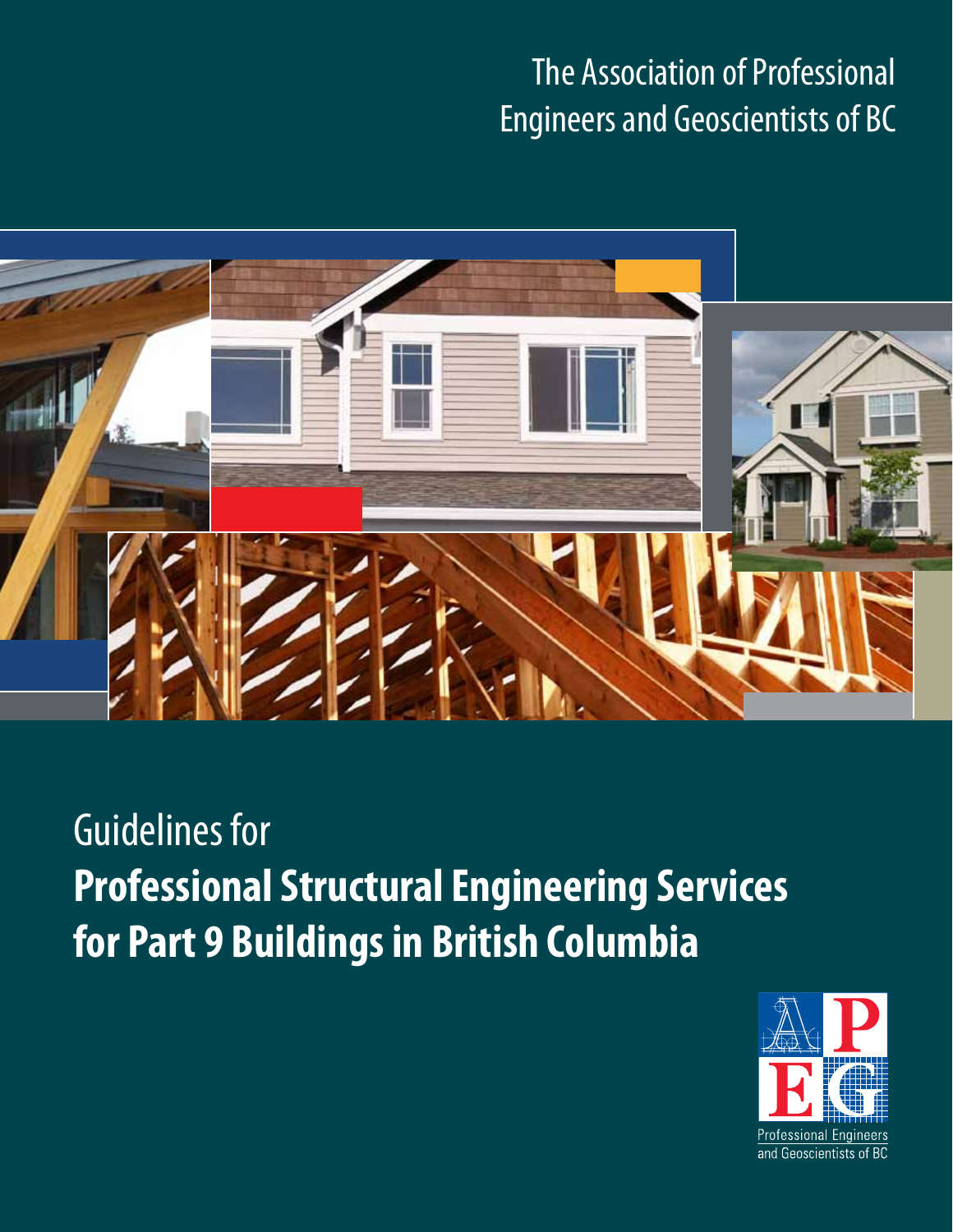

Guidelines for Professional Structural Engineering Services for Part 9 Buildings in British Columbia

APEGBC © June 2008

Published by the Association of Professional Engineers and Geoscientists of British Columbia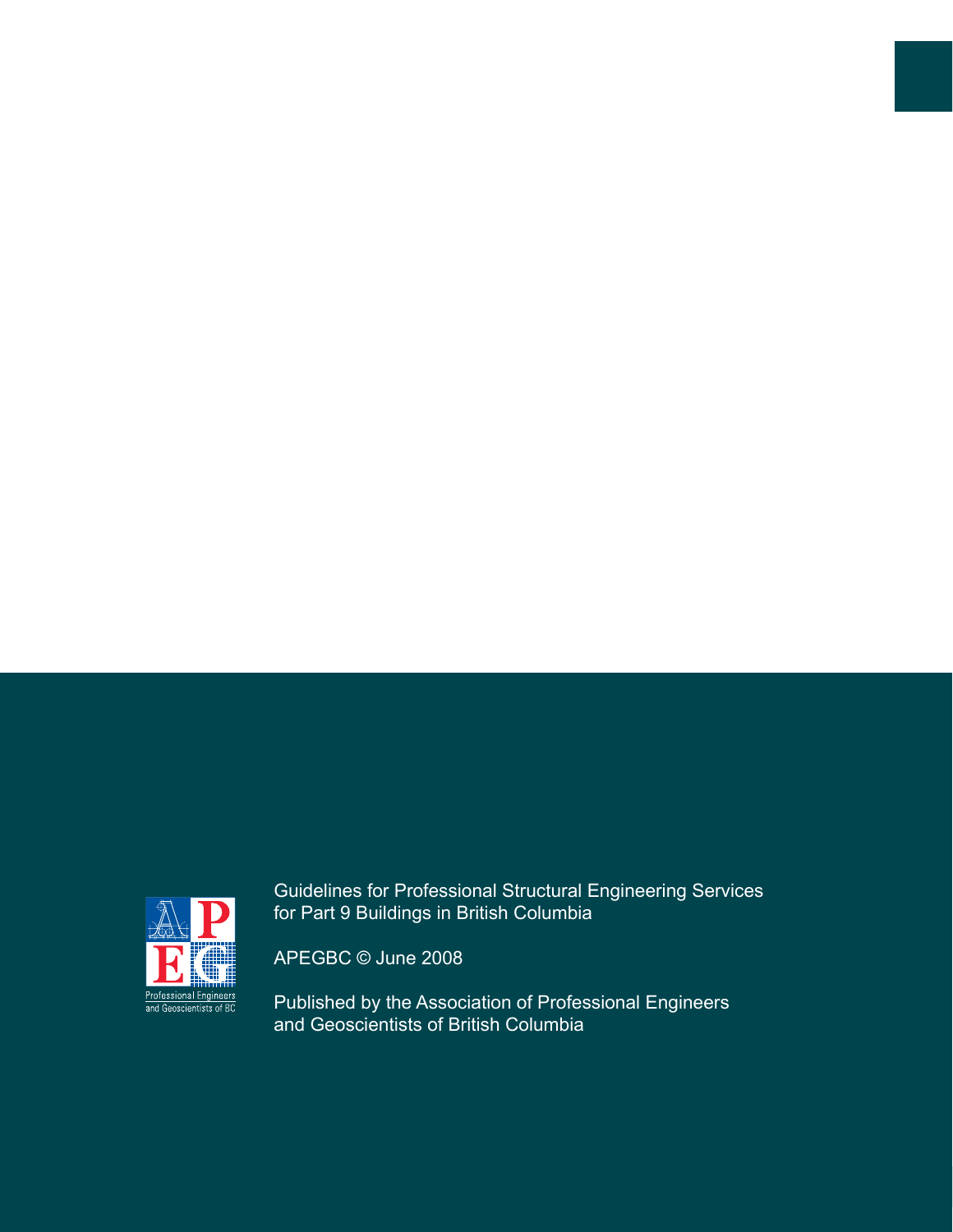

## **TABLE OF CONTENTS**

| <b>Preface</b>     |                                                                                                                                                                                                                                                                                                                                                                                                                                                  | 1                                                 |
|--------------------|--------------------------------------------------------------------------------------------------------------------------------------------------------------------------------------------------------------------------------------------------------------------------------------------------------------------------------------------------------------------------------------------------------------------------------------------------|---------------------------------------------------|
| <b>Definitions</b> |                                                                                                                                                                                                                                                                                                                                                                                                                                                  | $\mathbf{2}$                                      |
| 1.0                | <b>Introduction</b><br>1.1 Key Issues for Part 9 Buildings<br>1.2 Permitting Requirements for Part 9 Buildings<br>1.3 Design in Accordance With Good Engineering Practice                                                                                                                                                                                                                                                                        | 4<br>4<br>5<br>5                                  |
| 2.0                | <b>Member Qualifications and Responsibilities</b><br>2.1 Qualifications<br>2.2 Structural Design of New Buildings and Letters of Assurance<br>Situation With an SER Formally Engaged on the Project<br>2.2.1<br>Situation Without an SER Formally Engaged on the Project<br>2.2.2<br>Should Designers of Part 4 Components Sign Letters of Assurance?<br>2.2.3<br>Definition of Scope for New Buildings<br>2.2.4<br>2.3 Renovations or Additions | 6<br>6<br>6<br>6<br>$\overline{7}$<br>7<br>8<br>8 |
| 3.0                | <b>Professional Practice for New and Existing Buildings</b><br>3.1 Wind or Earthquake Design for New Buildings<br>Use of the Engineering Guide for Wood Frame Construction (CWC Guide)<br>3.1.1<br>3.1.2 Effect of Geotechnical Conditions on Seismic Evaluations or Calculations<br>3.2 Design of Part 4 Specialty Structural Elements<br>3.3 Renovations and Additions<br>3.4 Observation of Deficiencies                                      | 9<br>9<br>10<br>10<br>11<br>11<br>12              |
| 4.0                | <b>Reference Documents</b>                                                                                                                                                                                                                                                                                                                                                                                                                       | 14                                                |
|                    | <b>Appendix A:</b> Building Code Options for Part 9 and the Wind or Seismic Risk                                                                                                                                                                                                                                                                                                                                                                 | 15                                                |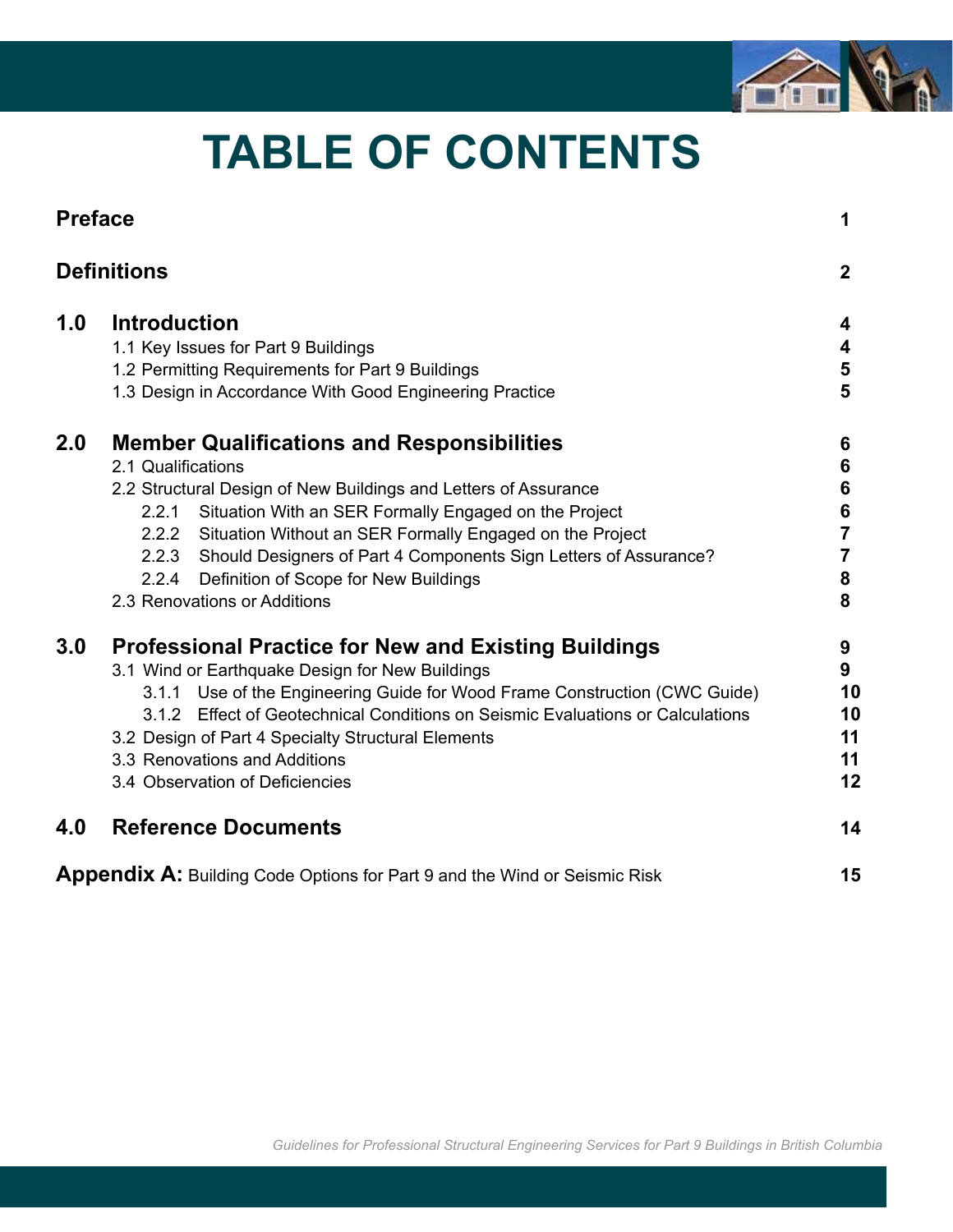

### **PREFACE**

The APEGBC *Guidelines for Professional Structural Engineering Services for Part 9 Buildings in British*  Columbia were prepared by the Executive of the Division of Structural Engineers (DSE)<sup>1</sup>, a Division of the Association of Professional Engineers and Geoscientists of British Columbia (APEGBC). The DSE advises the Council of APEGBC on matters related to the practice of structural engineering in British Columbia.

The Building Codes Committee and the Consulting Practice Committee of APEGBC also provided input to these guidelines, which were adopted by APEGBC's Council. APEGBC is committed to maintaining the high quality of services *members* provide to their *clients* and the public. *Members* are professionally accountable for their work under the *Engineers and Geoscientists Act*, which is enforced by APEGBC.

The intent of the Guidelines is to establish standards of practice that *members* should follow to fulfill their professional obligations, especially in regard to their primary duties to protect the safety, health and welfare of the public; to protect the environment; and to promote health and safety within the workplace. Failure to meet the intent of these guidelines could be evidence of unprofessional conduct and lead to disciplinary proceedings by APEGBC.

APEGBC supports the principle that *members* should receive fair and adequate compensation for professional services, including the services provided to comply with these guidelines. Low fees are not a justification for services that do not meet the standards set out in these guidelines. *Members* may wish to discuss these guidelines with their *clients* when receiving instructions for scope of services and reaching agreements regarding compensation.

*1 On January 3, 2008, the DSE was formally dissolved to facilitate the formation of the Structural Engineers Association of British Columbia (SEABC). The Professional Practice Committee (PPC) of SEABC continues the function of the DSE through liaison with APEGBC on professional practice issues.*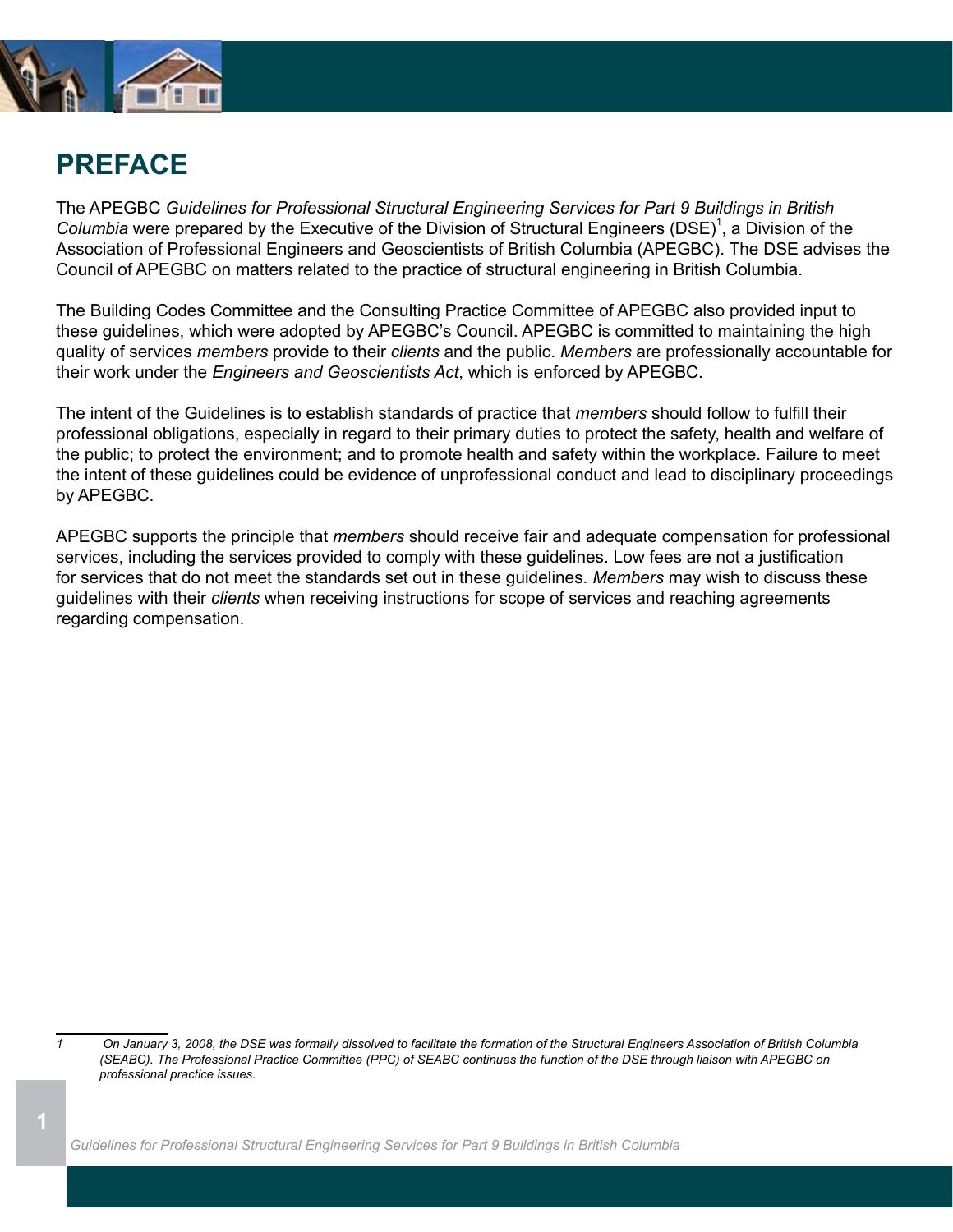

### **DEFINITIONS**

The following definitions are specific to the *Guidelines for Structural Engineering Services for Part 9 Buildings*.

### *Authority Having Jurisdiction (AHJ)*

The government body (usually municipal) with authority to administer and enforce the *British Columbia Building Code* (*BCBC)* or the local building by-law.

### *Building Code*

Is defined as the *British Columbia Building Code* (BCBC), *Vancouver Building Bylaw* (VBBL) or the *National Building Code of Canada* (NBC).

### *Client*

The party who owns the building or is formally acting as the owner's representative.

### *Coordinating Registered Professional*

Coordinates the design documents and field reviews of all applicable registered professionals for the duration of the project and coordinates the submission of the *LOAs* of the various registered professionals. The *Coordinating Registered Professional* could be an architect or an engineer.

### *Letters of Assurance (LOA)*

Administrative forms required by Division C Part 2 of the applicable *Building Code* before permits are issued. The forms certify to the *Authority Having Jurisdiction* that appropriate professionals have been retained and that engineering calculations have been performed in accordance with Part 4 – structural design (where required).

#### *Member*

A *Member* in good standing of the Association of Professional Engineers and Geoscientists of British Columbia (APEGBC).

### *Part 9 Buildings*

Buildings which fall under the definition of Part 9 as identified in the applicable *Building Code.*

### *Primary Structural System*

The combination of elements which support the building's self weight and the applicable live load based on occupancy, use of the space and environmental loads such as wind, snow and seismic forces.

### *Secondary Structural Elements*

Elements that are structurally significant for the function they serve but do not contribute to the overall strength or stability of the *primary structural system*. Examples of *secondary structural elements* are: prefabricated glazing systems, cladding, and seismic restraints for architectural, mechanical and electrical elements.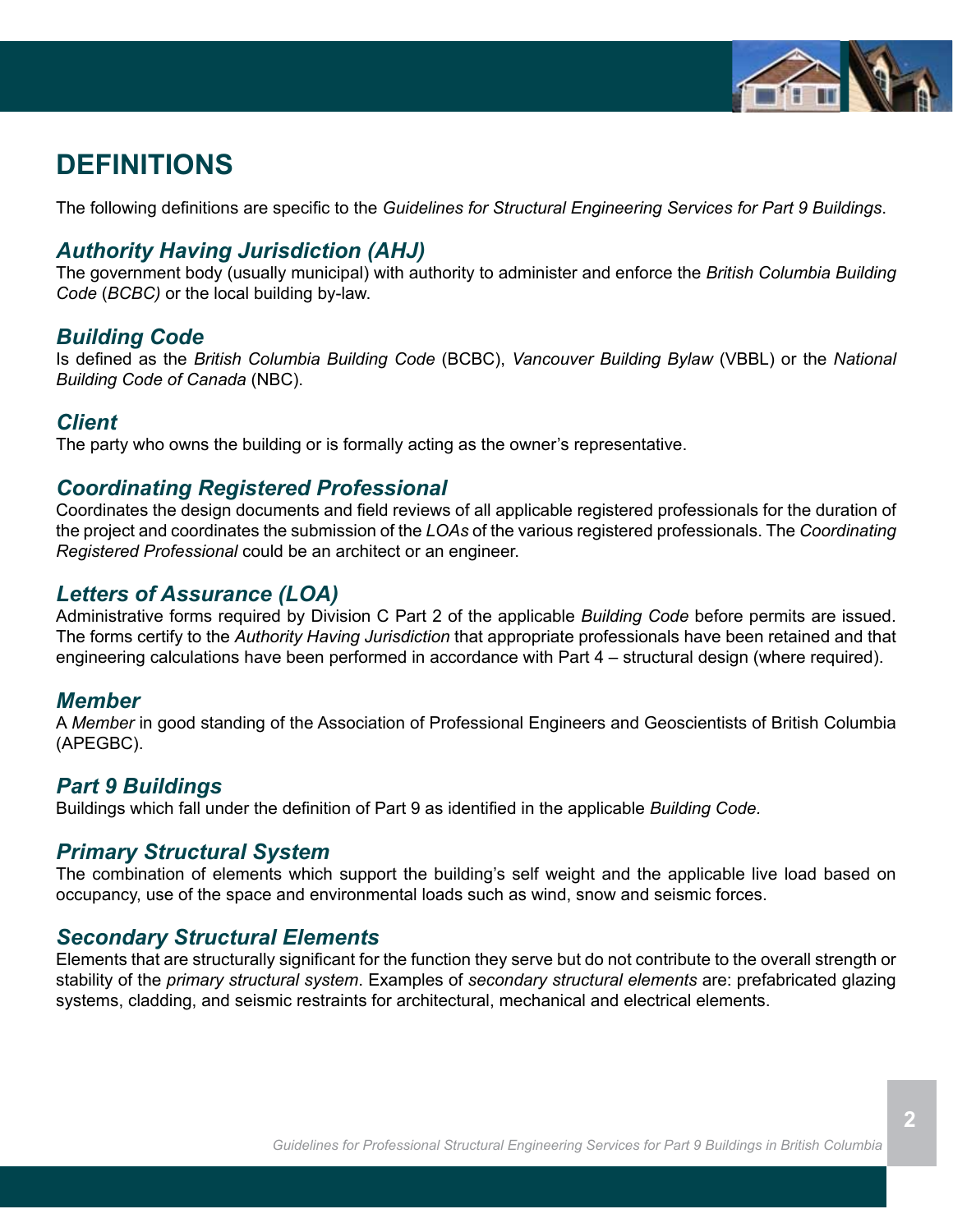

### *Specialty Structural Elements*

Structural elements which are designed by the specialty structural engineer. These elements, normally fabricated off-site, may require specialized fabrication equipment or a proprietary fabrication process not usually available at the job site (for example open web steel joists, wood trusses, combination wood and metal or plywood joists, precast concrete elements, and other prefabricated structural components).

### *Structural Engineer*

A *Member* who is responsible for the design, structural integrity, and preparation of documents for a particular *secondary structural element* and/or a *specialty structural element*. There may be several *structural engineers* working on a *Part 9 Building* but only one *SER.*

### *Structural Engineer of Record (SER)*

The *Member* with responsibility for the structural integrity of the *primary structural system* and for substantial conformance of the *secondary structural elements* and *specialty structural elements* with the *primary structural system* and for evaluating the effects of *secondary structural elements* on the *primary structural system*.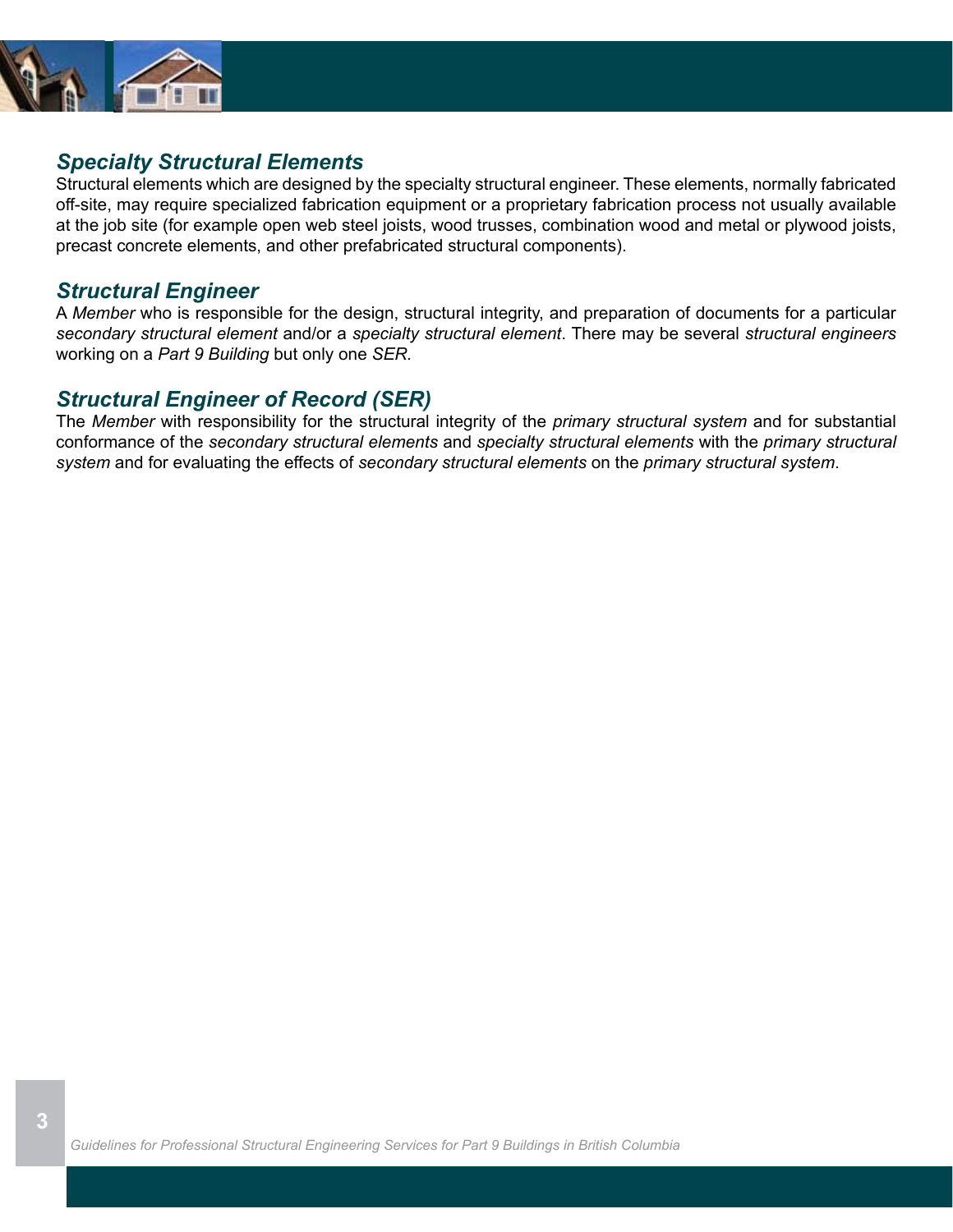

### **1.0 INTRODUCTION**

1.0 IN<br>The or re<br>or re<br>mur<br>also<br>sho<br>*Mer*<br>app These guidelines apply to the practice of structural engineering for buildings, or parts of buildings or renovations to existing buildings, governed by Part 9 of the *Building Code*. Considerations which municipalities or *Authorities Having Jurisdiction* may have in relation to the practice of *members* are also discussed. The guidelines set out the general standards of professional practice that *members* should follow.

*Members* must exercise professional judgment when providing professional services; as such, the application of the guidelines can vary depending on the circumstances. The guidelines may be used to assist *members* in establishing the scope of services and the contract terms with their *clients*.

### **1.1 Key Issues for** *Part 9 Buildings*

The three key issues that should not be overlooked in the design of *Part 9 Buildings* are:

- The potential lack of a design for wind or earthquake loads. Conformance to the prescriptive provisions of Part 9 of the Building Code does not guarantee that a *Part 9 Building* will be able to resist wind or earthquake loads (BCBC 2006 – Division B, Appendix A, Clause A-9.4.1.1.(3), CWC Guide 2004). In fact, if only the prescriptive provisions are followed, a modern-style *Part 9 Building* in a high-hazard region (wind or seismic) will likely have compromised sway resistance due to open layouts with few if any interior walls, and/or exterior walls very significantly interrupted by many large windows or doors. The inherent weakening effect of these non-traditional features may need to be mitigated by explicit design for lateral loads.
- In most new *Part 9 Buildings*, some components need to be designed to Part 4 of the Building Code. These components need to be properly supported and integrated into the overall building. Whenever any component design to Part 4 is required, the *Authority Having Jurisdiction* may require *Letters of Assurance (LOA)* along with the application for a building permit (per Division C Part 2 of BCBC 2006).

The problem is that the component designer may not be able to provide the LOA if he or she is not also designing the structural support and integration of the components into the overall building. The latter function is normally performed by an *SER*. However, the owner or developer may not have engaged an *SER* on the basis that current provincial legislation does not require an *SER* for *Part 9 Buildings*.

The initial lack of an *SER* could lead to (a) issues concerning the support and integration of the Part 4 components into the overall building, (b) delays in the application for a building permit pending the appointment of an *SER* to sign the *LOA*, and, (c) potential late changes to the design of the building.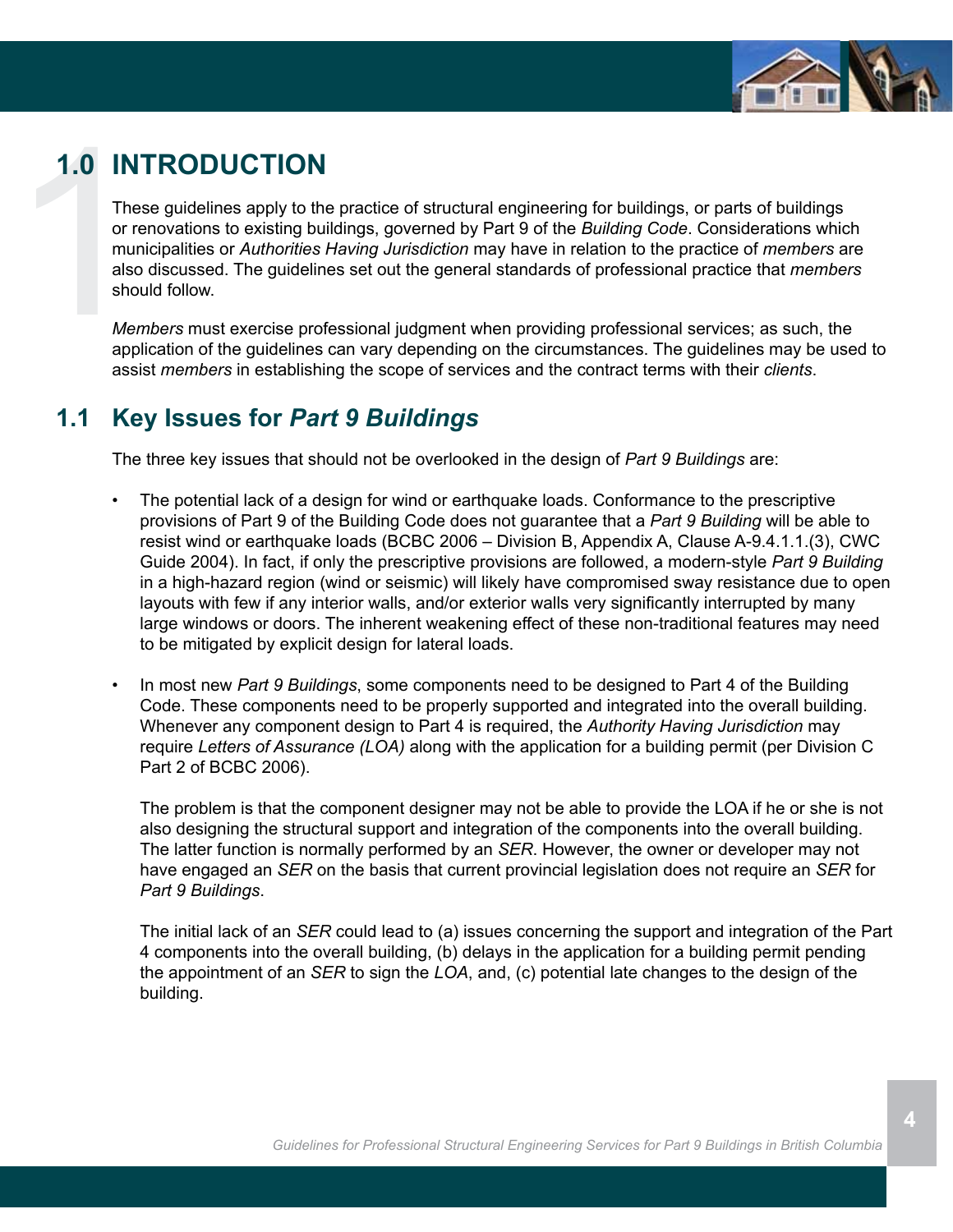

 **5**

The *Building Code* requires that an existing building should not be weakened by renovations or additions. However, the lateral load resistance of a building may be affected by increasing the size of the openings in the floors, walls or roof elements as part of a renovation or addition. The net effect may be difficult to evaluate for a *Part 9 Building* since there may not have been any explicit lateral load design for the existing building.

### **1.2 Permitting Requirements for** *Part 9 Buildings*

The permitting requirements for *Part 9 Buildings* may vary significantly from one *Authority Having Jurisdiction* to the next. These variations may relate to some of the above issues, and:

(a) The variation in seismic or wind hazards across the province.

(b) The fact that the *Letters of Assurance* for structural design are preferably provided by the *SER.*

It is recommended that *members* check with the *Authority Having Jurisdiction* for the latest requirements before starting work on a *Part 9 Building* project. Some municipalities may in fact always require the engagement of an *SER*.

### **1.3 Design in Accordance With Good Engineering Practice**

*Members* of APEGBC are required to design in accordance with good engineering practice. In terms of *Part 9 Buildings*, this means that the vulnerability of the *primary structural system* to lateral loads should be evaluated and mitigated as necessary. In the case of wood frame structures, the *Engineering Guide for Wood Frame Construction* (*CWC Guide 2004*) is now specifically referenced as good engineering practice in the latest codes (*NBCC 2005* and *BCBC 2006* - Part 9 and Division B, Appendix A, Clause A-9.4.1.1.(3). Further details are given in this guideline and in the City of Vancouver Bulletins 2001-011- BU and 2003-001-AD/BU revised April 19, 2007.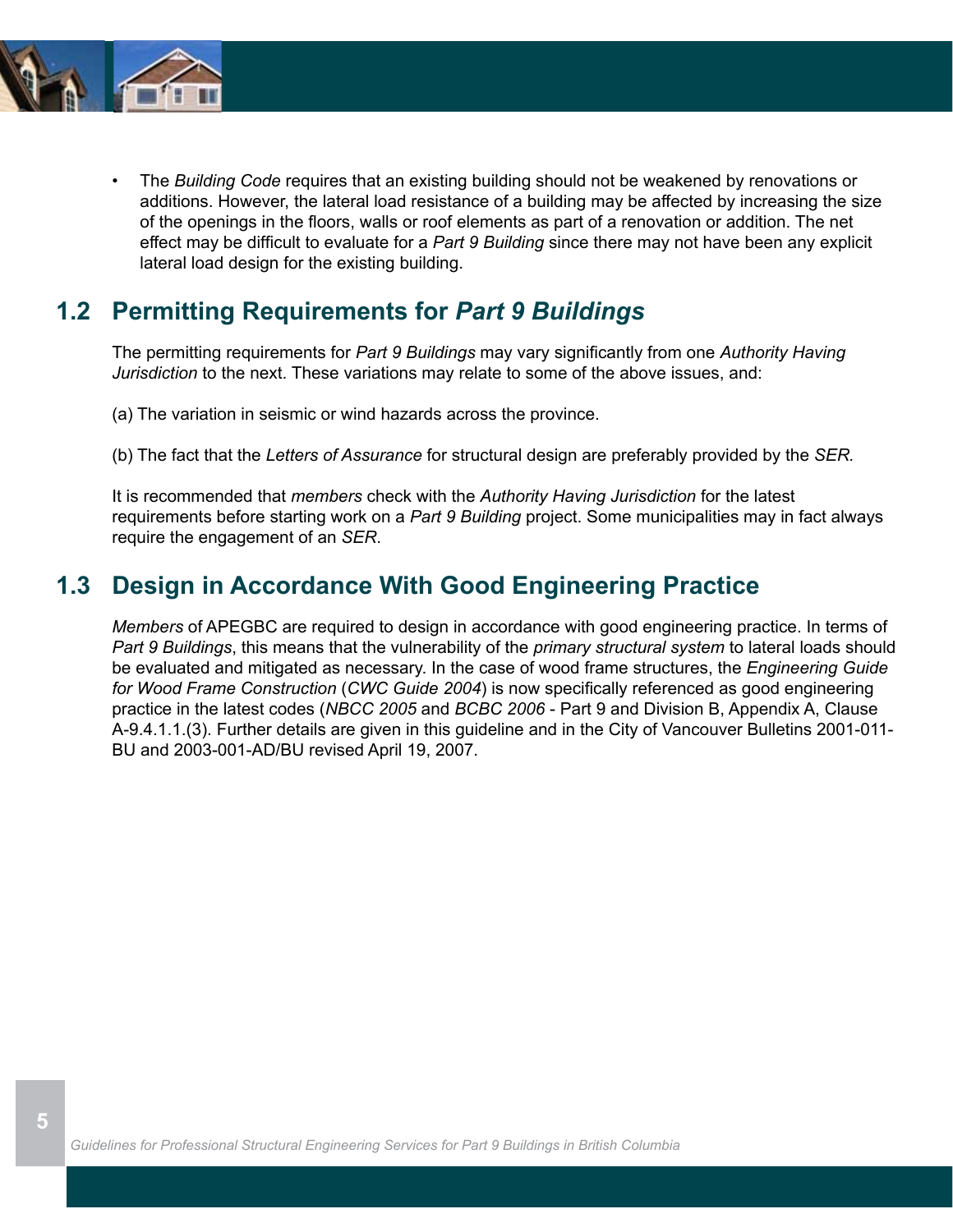

# 2.0 MI<br>2.1 Qu<br>The<br>It is **2.0 MEMBER QUALIFICATIONS AND RESPONSIBILITIES**

### **2.1 Qualifications**

The Code of Ethics of APEGBC states that *members* and licensees shall*:*

*"undertake and accept responsibility for professional assignments only when qualified by training or experience;"*

It is APEGBC's position that a *member* or licensee who has suitable training or experience in this field of practice is appropriately qualified for the services covered in these guidelines. A *member* or licensee with the *Structural Engineer* (Struct.Eng.) designation is not required for the services covered in these guidelines.

### **2.2 Structural Design of New Buildings and** *Letters of Assurance*

*Members* may be involved in the structural design of *Part 9 Buildings* in two different ways:

- (a) As a *structural engineer* designing a *secondary structural element*, a *specialty structural element<sup>2</sup>* (e.g., roof trusses), or, an independent part of the building not covered by the prescriptive requirements of *Part 9 Buildings* (as required by the *Building Code*).
- (b) As the *SER* responsible for the *primary structural system.* Note that current provincial legislation does not mandate the engagement of a *SER* for *Part 9 Buildings*. However, an *SER* is often required to provide the appropriate *LOA's*.

Even if there are several *members* working on different Part 4 components of a *Part 9 Building* this does not automatically mean that one of them is acting as the *SER*. This can be problematic. The lack of an *SER* could contribute to a lack of clarity concerning professional responsibilities as follows:

### **2.2.1 Situation with an** *SER* **Formally Engaged on the Project**

- The *SER* coordinates the design of the various Part 4 *specialty structural elements* to make sure that they are designed consistently.
- • Each of the designers of the Part 4 *specialty structural elements* would normally submit APEGBC's Schedule S (APEGBC 2005) to the *SER.*
- The *SER* would review the shop drawings for the *secondary structural elements* and the *specialty structural elements* to make sure that they are properly accommodated into the *primary structural system* and to make sure that there is a complete load path to the foundation.

*<sup>2</sup> Note: Some pre-engineered specialty components such as manufactured beams may not require design by a Structural Engineer provided that the design is covered by manufacturer's literature as referenced in the product evaluation report prepared by the Canadian Construction Material Centre.*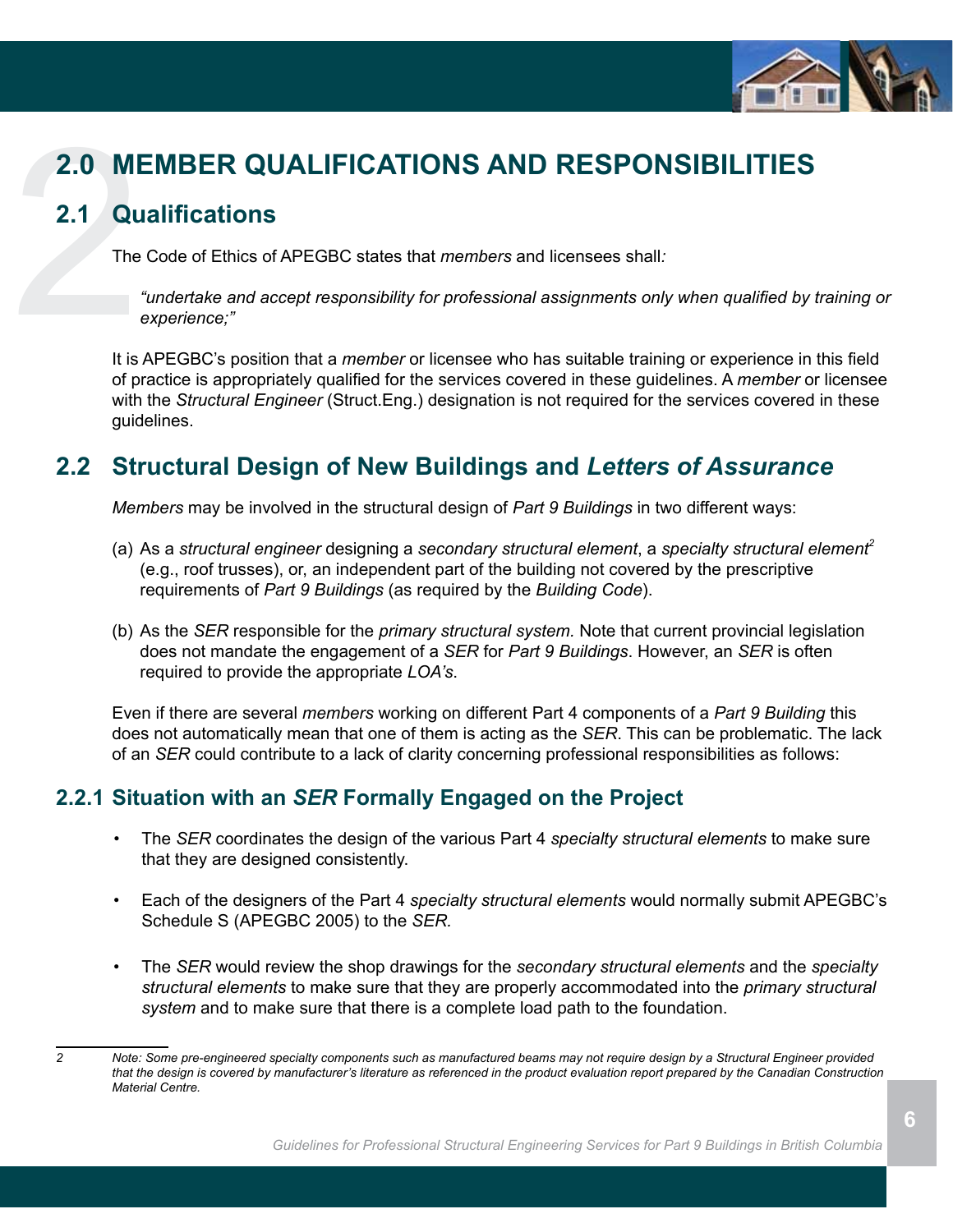

 **7**

- • The *SER* would sign and seal the *LOAs* to the *Authority Having Jurisdiction* (Note: In this case, the procedure for *Part 9 Buildings* is the same as for Part 3 buildings).
- • Scopes of work and professional responsibilities are clear. The *SER* works with the specialty designers to establish the site-specific loads and design criteria and coordinates with the specialty designers to achieve a *primary structural system* that meets acceptable engineering standards.

### **2.2.2 Situation Without an** *SER* **Formally Engaged on the Project**

- There is no proper recipient for the Schedule S (Schedule S is a certification from a component designer to the engineer of record in the same discipline - in this case the *SER* (APEGBC 2005: Bulletin K).
- • Schedule S is not a substitute for a *LOA* because Schedule S has no status in the *Building Code*.
- *• Authorities Having Jurisdiction* may still require *LOA*s because they generally cannot take on the responsibility of checking that designs of buildings or components have been carried out in accordance with Part 4*.*
- • In the absence of an *SER*, the designer of a Part 4 component may be asked by the *Authority Having Jurisdiction* to sign a *LOA* instead of a Schedule S.
- The designer of the Part 4 component may not be able to sign a *LOA* on the basis that this would require a significant change to his or her scope of work. Note that as a rule, no changes of the wording on the *LOAs* are permitted (APEGBC 2005: Bulletin K). As a result, a *structural engineer* signing a *LOA* generally has to sign for anchorage and seismic restraint.
- There may be a delay in the processing of the building permit due to the issues concerning (a) whether *LOAs* are required, and, (b) who can justifiably sign such letters.
- • The *Authority Having Jurisdiction* may delay the issuance of an occupancy permit upon completion of construction due to the lack of a *LOA* from the *SER*.
- • If there is no *SER*, no *LOA* and no Schedule S, there is an increased risk that some aspects of the structural design may be overlooked.

### **2.2.3 Should Designers of Part 4 Components Sign** *Letters of Assurance***?**

The question arises as to whether one of the designers of the Part 4 components should at some stage review the drawings for the overall structure, or for the support of the component, thus performing some or all of the functions of an *SER* as a prelude to signing *LOAs*. However, if the drawings for the supporting structure are not formally part of a *member's* scope of work, then the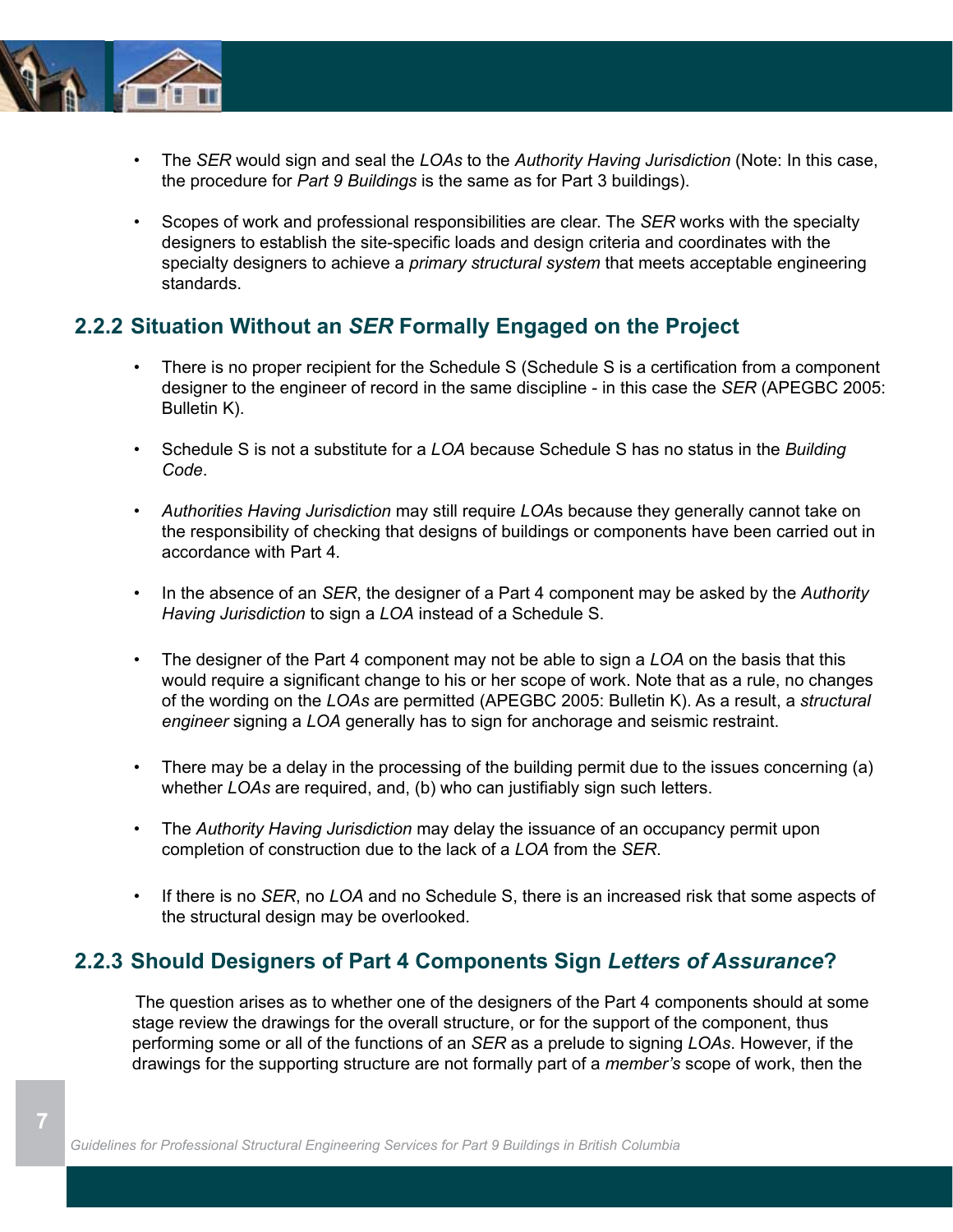

*member* does not have control over these drawings in terms of the final details etc. A significant change in scope may be required and a component designer may not wish to take on this extra scope. (e.g., on the basis that his or her scope of practice and expertise is limited to roof trusses and not the design of complete buildings.)

An engineer designing Part 4 components may refuse to sign *LOAs* on the basis that they are not the *SER*. APEGBC supports this position, because, in the absence of an *SER*, it is very difficult for an engineer to sign a *LOA* for the structural aspects of a Part 4 component without taking on some of the responsibilities of an *SER*.

### **2.2.4 Definition of Scope for New Buildings**

*Members* taking on the *SER* function and signing *LOAs* for a new building should clearly identify their scope in their contacts and discussions with the c*lient*. They should also specify that they are obligated to design to good engineering practice with regard to wind and seismic design of the overall structure (see Section 3.1).

*Members* designing only Part 4 components should explicitly exclude the *SER* function from their scope of work. Further, in excluding the *SER* function, each component designer should recommend to the *Client* that an *SER* be engaged up front for at least three reasons:

- (a) to make sure that the Part 4 structural components are properly supported and connected,
- (b) to make sure that there are no administrative delays associated with the initial lack of an *SER* to sign *LOAs*, and,
- (c) to avoid the possibility of unexpected changes to the design or layout of the building as may be dictated by an *SER* engaged at a later stage to review and take responsibility for the overall design.

### **2.3 Renovations or Additions**

*Members* should be aware that the existing *Part 9 Building* may have been designed using only the prescriptive requirements of Part 9 and there may not have previously been *any* professional engineer taking responsibility for the *primary structural system*.

Once again, *members* should clearly define their scope of services to *clients* concerning the renovation or addition to avoid giving the impression that they are taking responsibility for the design of the overall structure unless that is their specific intention. Note that unless the renovation is extensive it may be difficult or impossible to certify the design of the existing structure due to coverings or finishes.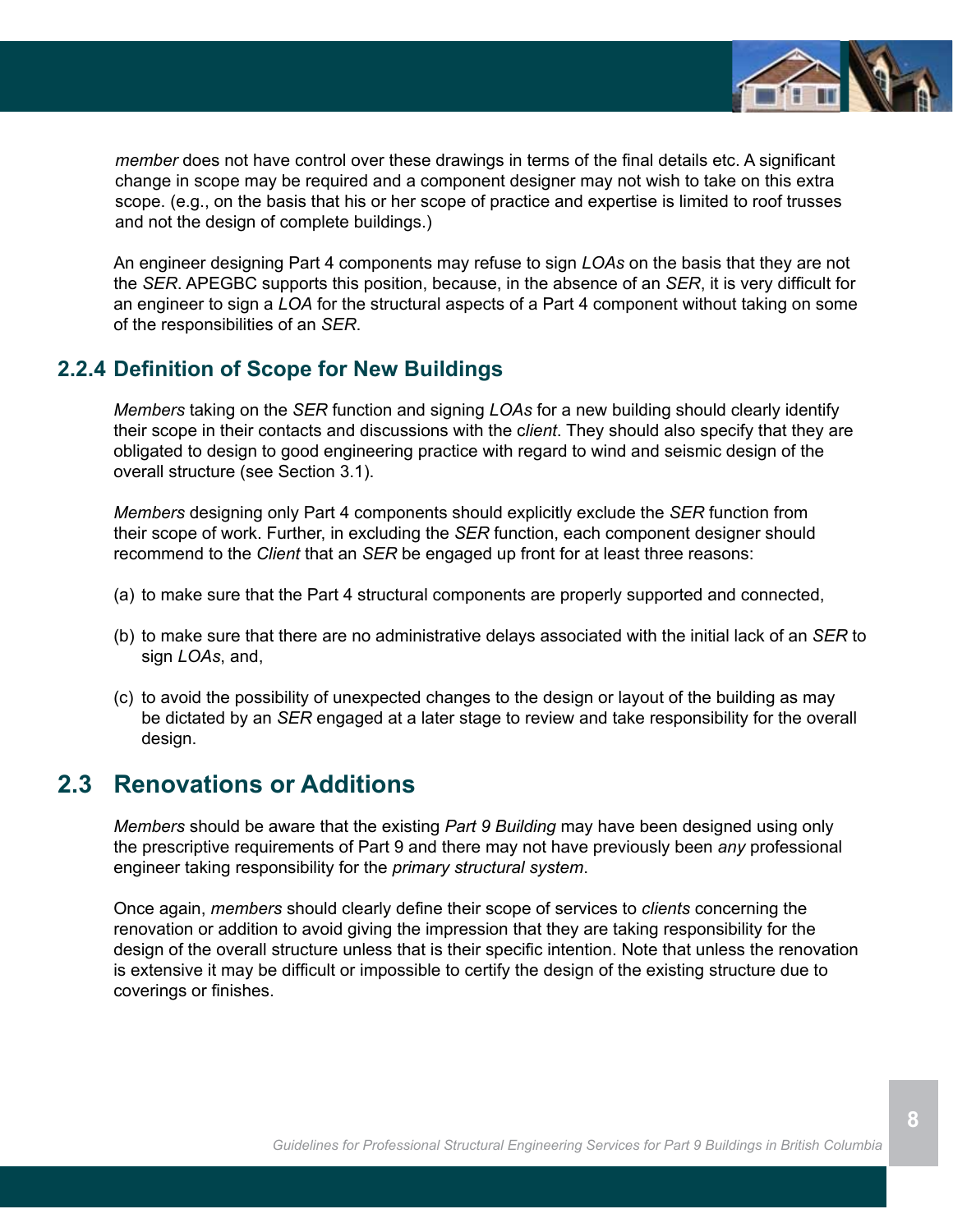

## 3.0 PF<br>BU<br>3.1 Wi<br>Hist<br>cont<br>do r **3.0 PROFESSIONAL PRACTICE FOR NEW AND EXISTING BUILDINGS**

### **3.1 Wind or Earthquake Design for New Buildings**

Historically, many *Part 9 Buildings* have been designed entirely using prescriptive requirements contained in Part 9 of the *Building Code*. These requirements provide pre-engineered solutions which do not require additional engineering calculations.

The prescriptive requirements are retained as an option in Division B, Part 9, Section 9.4.1.1. of the *BCBC 2006* which states that:

- *"1) Subject to the application limitations defined elsewhere in this Part, structural members and their connections shall*
	- *a) conform to requirements provided elsewhere in this Part,*
	- *b) be designed according to good engineering practice such as that provided in the "Engineering Guide for Wood Frame Construction," published by the Canadian Wood Council, or*
	- *c) be designed according to Part 4 using the loads and deflection and vibration limits specified in*
		- *i) Part 9, or*
		- *ii) Part 4."*

The prescriptive requirements are referenced in Option 1(a) of Division B, Part 9, Section 9.4.1.1 above. These requirements consider only the appropriate sizing of building components for gravity loads and do not give any information on the overall ability of the structure to resist wind or seismic loads.

Therefore, if *only* Option 1 (a) is followed, a *Part 9 Building* in a high-hazard region may have the same layout and design as a building in a low-hazard region. This is problematic, and in fact, the *Building Code* (*BCBC 2006* - Division B, Appendix A, Clause A – 9.4.1.1.(3) does discuss the need to consider the lateral resistance of *Part 9 Buildings*. This section explains that:

 "*There is, therefore, a tendency to assume that wind and earthquake loads do not need any particular consideration in the design of Part 9 Buildings…*

*...However, not all Part 9 Buildings have configurations or details that will provide adequate resistance to lateral loads.* 

*...For example newer houses may have few interior partitions and very large openings in the exterior walls. Mercantile buildings might be long and narrow with almost entirely windowed walls on the ends… …In such cases, wind and earthquake loads do have to be taken into consideration*."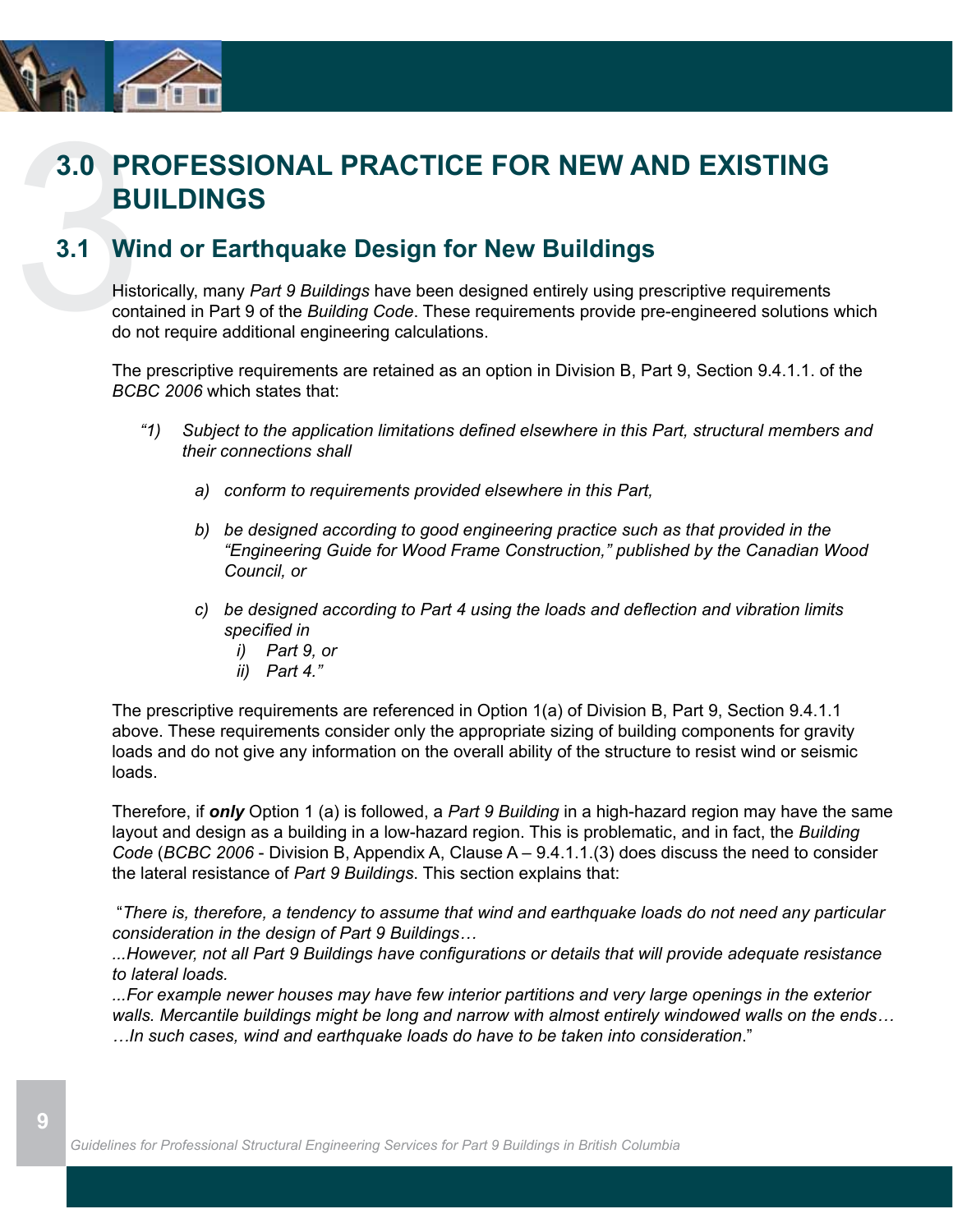

*"The CWC Guide contains alternative solutions and provides information on the applicability of the Part 9 prescriptive structural requirements to further assist designers and building officials to identify the appropriate design approach…"*

### **3.1.1 Use of the Engineering Guide for Wood Frame Construction (***CWC Guide 2004***)**

It is not good engineering practice to design *Part 9 Buildings* using only Option 1(a) of Division B, Part 9, Section 9.4.1.1 of the *BCBC 2006* without a rational evaluation as to whether the vulnerability due to the structural layout and the local wind or seismic hazard make this appropriate. A more detailed discussion of the issue of vulnerability is given in Appendix A at the end of this guideline.

The *CWC Guide 2004* referenced in Option 1(b) of Division B, Part 9, Section 9.4.1.1 of *BCBC 2006* is a key tool for evaluating whether or not the prescriptive requirements of Option 1(a) are adequate. If the *CWC Guide* evaluation shows that the prescriptive requirements are unlikely to be adequate then either:

- (a) the layout should be modified as necessary; or
- (b) the *SER* should perform explicit lateral load design per Options 1(b) or 1(c) (as required) in order to produce a *primary structural system* consistent with good structural engineering practice.

### **3.1.2 Effect of Geotechnical Conditions on Seismic Evaluations or Calculations**

The evaluation charts in the *CWC Guide 2004* are based on the short period spectral acceleration Sa(0.2) without modification by the acceleration-based site coefficient Fa. Therefore, geotechnical information is not required for this evaluation as to whether or not the prescriptive requirements of the *Building Code* are likely to be adequate.

The acceleration-based site coefficients, Fa, are used to perform designs to Part 4. However, *Part 9 Buildings* are usually short-period structures and in regions of moderate to high seismic risk (where the use of Part 4 is more likely) it is generally possible to use a peak-of-the-spectrum approach without significant conservatism. That being the case, a geotechnical evaluation is frequently not required solely for the purpose of seismic calculations.

In addition, engineers must be familiar with the *Geotechnical Slope Stability Seismic Regulation M268* made pursuant to Section 692 (d) of the *Local Government Act*. This regulation applies to structural designs of *Part 9 Buildings* located on sites where slope stability could impact the structural integrity of a building from a life safety perspective*.*

The *Geotechnical Slope Stability (Seismic) Regulation* uses a 10% in 50 year seismic hazard probability level for slope stability assessment. For building sites where this regulation applies, engineers carrying out the structural design of a *Part 9 Building*, are to liaise with the professional engineer or professional geoscientist engaged to carry out the seismic slope stability assessment to ensure any relevant considerations are included in the structural design.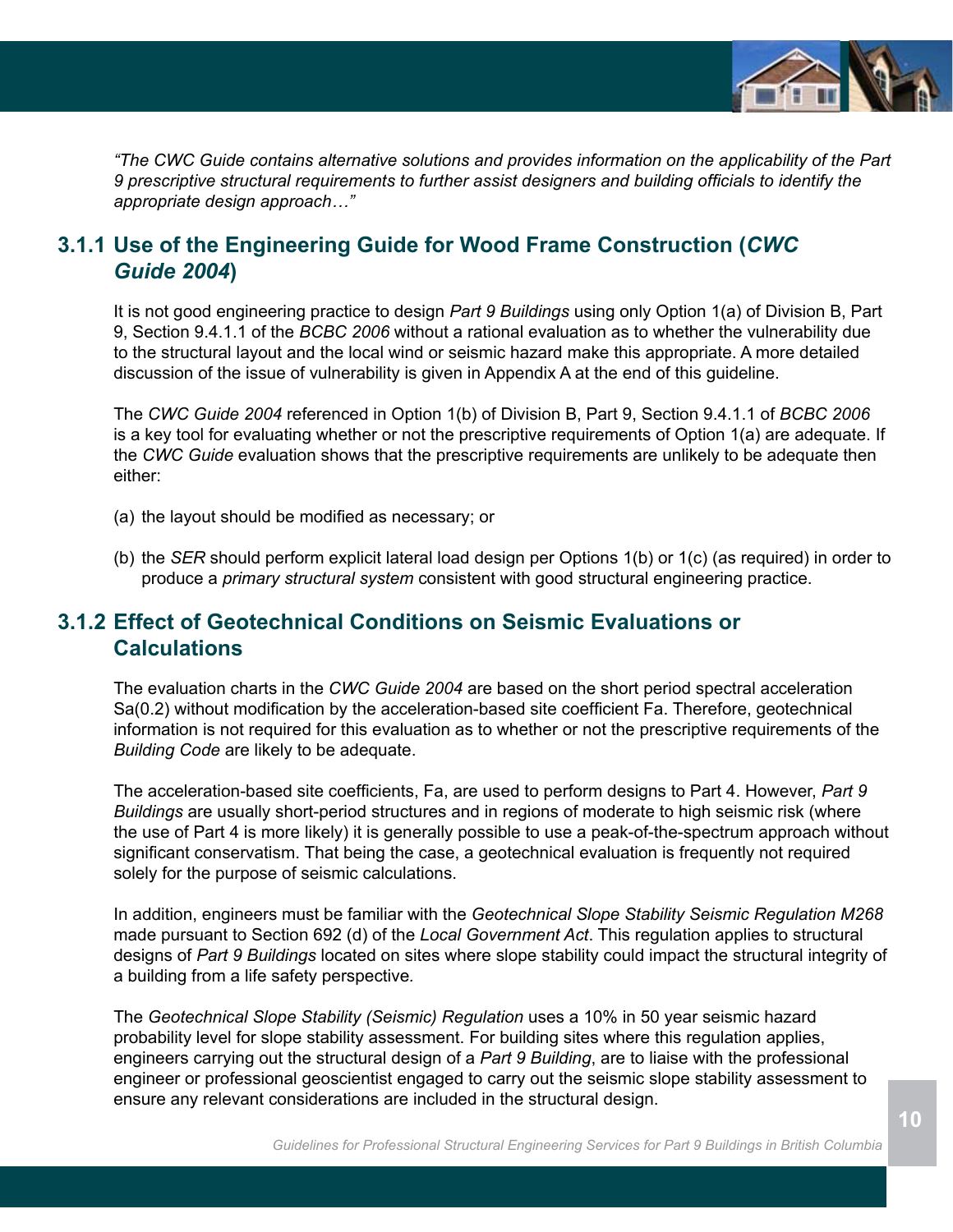

### **3.2 Design of Part 4** *Specialty Structural Elements*

The design of Part 4 specialty components for a *Part 9 Building* is generally no different from the design of Part 4 specialty components for a Part 3 building with the following exceptions:

- The load, deflection and vibration criteria may be reduced in accordance with Part 9, and
- If there is no *SER* initially engaged on the project, the designer of the Part 4 specialty component may have to deal with some additional coordination with *Clients*, *Authorities Having Jurisdiction*, and the designers of other Part 4 specialty components (see Section 2.2.2).

A specialty component designer should not convert his or her scope of work to that of an *SER* without due diligence. If no *SER* has been engaged previously, it is likely that the *primary structural system*, at that stage, has only conformed to the prescriptive requirements of Part 9*.* In that case, a *member* converting his or her scope of work may find that the layout/design does not meet the requirements for good engineering practice (see Section 3.1). This could mean that the *member* will need to make significant changes to the design or the layout.

### **3.3 Renovations and Additions**

The existing building may have been designed using only the prescriptive requirements of Part 9. Nevertheless, there may be inherent lateral load resistance if the building uses a traditional wood frame layout (*CWC Guide 2004*). However, a major renovation or addition could significantly weaken or overload the very elements that give more traditional *Part 9 Buildings* their inherent resistance to wind or earthquake loads (e.g. uninterrupted walls, or floor or roof diaphragms).

Generally the renovation or addition should be designed to current standards and the modifications should not weaken the existing building. Division A, Part 1, Clause 1.1.1.2 of the *BCBC 2006* gives direction in this matter and reads as follows:

#### *"1.1.1.2 Application to Existing Buildings*

*1) Where a building is altered, rehabilitated, renovated or repaired, or there is a change in occupancy, the level of life safety and building performance shall not be decreased below a level that already exists."*

The *structural engineer* can conform to the code philosophy by ensuring that the design and construction plans for an addition or renovation to a *Part 9 Building* are such that one of the following rational schemes is explicitly selected:

- (a) The addition or renovation is structurally independent from the existing building and does not interact with the existing building to resist lateral loads. In this case, the addition or renovation does not weaken the existing structure and the addition or renovation conforms to Section 3.1 of these guidelines.
- (b) The addition is connected to the existing structure such that the *entire structure* conforms to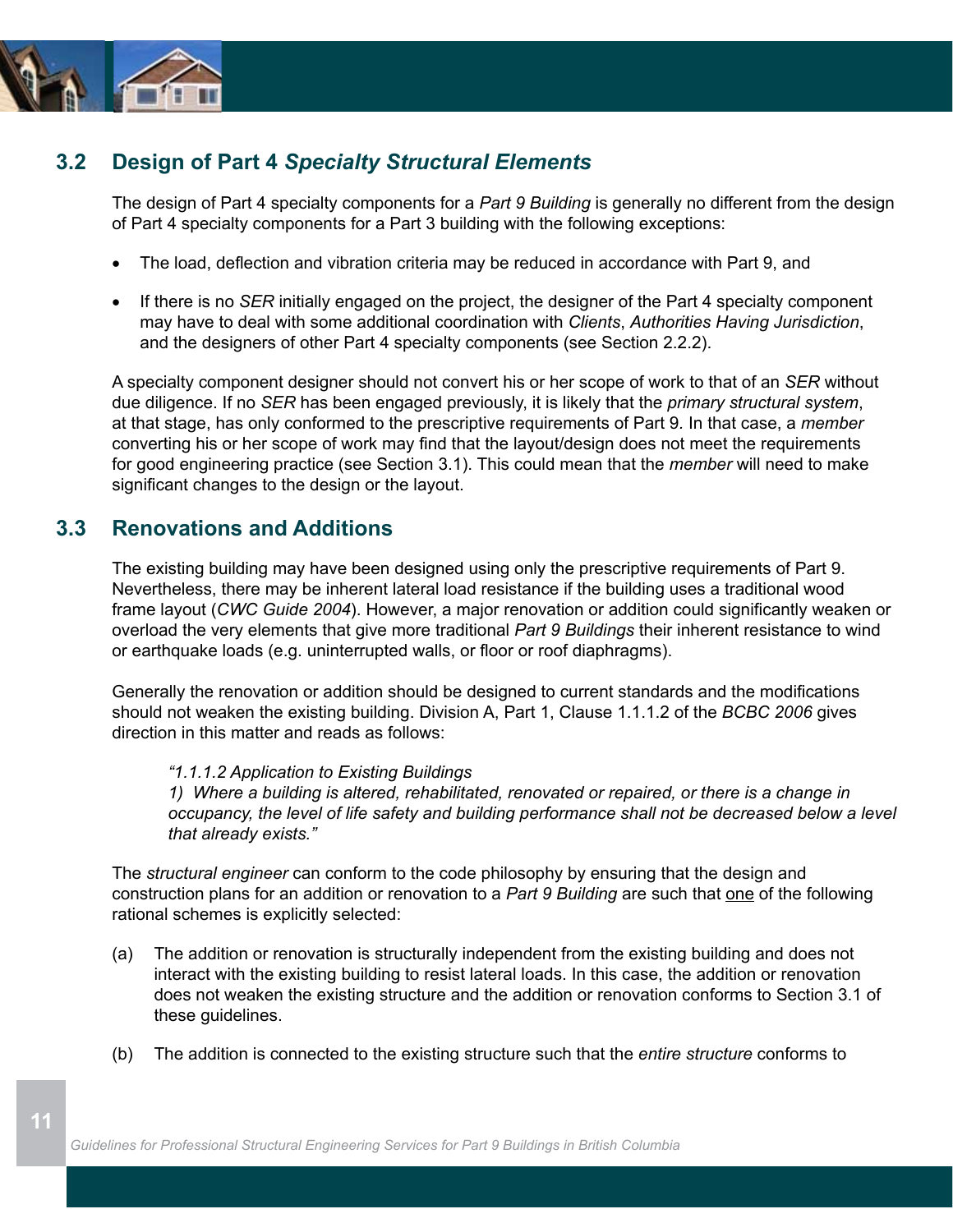

Section 3.1 of these guidelines. In this case, the existing structure needs to be evaluated and strengthened - where required.

- (c) The addition is connected to the existing structure but designed such that its own lateral load resistance meets the full requirements of Section 3.1 of these guidelines as if the addition were isolated new construction. This option should only be selected if the addition does not diminish the lateral load resistance of the original structure.
- (d) The addition is connected to the existing structure but designed so that the lateral resistance of the addition is at least equal to the lateral resistance of any portion of the existing building that is removed to create the addition. Further, the addition does not increase the lateral forces carried by the intact elements of the existing building by more than 5%. In this case, the engineer provides an explicit calculation or note to demonstrate that he or she is satisfied that the 5% criterion has been met. The addition should be connected appropriately to the existing structure to provide any replacement resistance that is required.

For each addition or renovation, it is recommended that the *structural engineer* document which of the above schemes has been selected. This information should be retained in the project files.

### **3.4 Observation of Deficiencies**

In carrying out their specific structural engineering services, *members* may become aware of a deficiency in other aspects of the building that involves the practice of professional engineering. In such instances, the engineer must act in a fashion which is consistent with the intent of the APEGBC Bylaw 14(a)(9) under the Code of Ethics which states that *members* and licensees shall:

*"report to their association or other appropriate agencies any hazardous, illegal or unethical professional decisions or practices by members, licensees, or others;"*

On this basis, the engineer observing a deficiency in other aspects of the building has a duty to report it to the owner or their representative. If the owner or their representative does not respond appropriately, then the observing *structural engineer* must inform APEGBC and the *Authority Having Jurisdiction* of the deficiency.

A particular issue for *Part 9 Buildings* occurs when a *member* engaged to carry out *any* structural engineering services notes that the *primary structural system* likely does not meet the standard for good engineering practice in terms of the lateral load resistance. In that case, the engineer should verbally inform the *client* of the risk issue in accordance with APEGBC Bylaw 14(a)(8) under the Code of Ethics which states that *members* and licensees shall:

*"present clearly to employers and clients the possible consequences if professional decisions or judgments are overruled or disregarded;*"

If the *client* does not wish to proceed with any actions to mitigate the risk then it is recommended that the *member* express their concerns in writing, and, note that he or she cannot take responsibility for the *primary structural system*. It is recommended that in such communication the *member* note that all *members* of APEGBC are obligated to design in accordance with good engineering practice.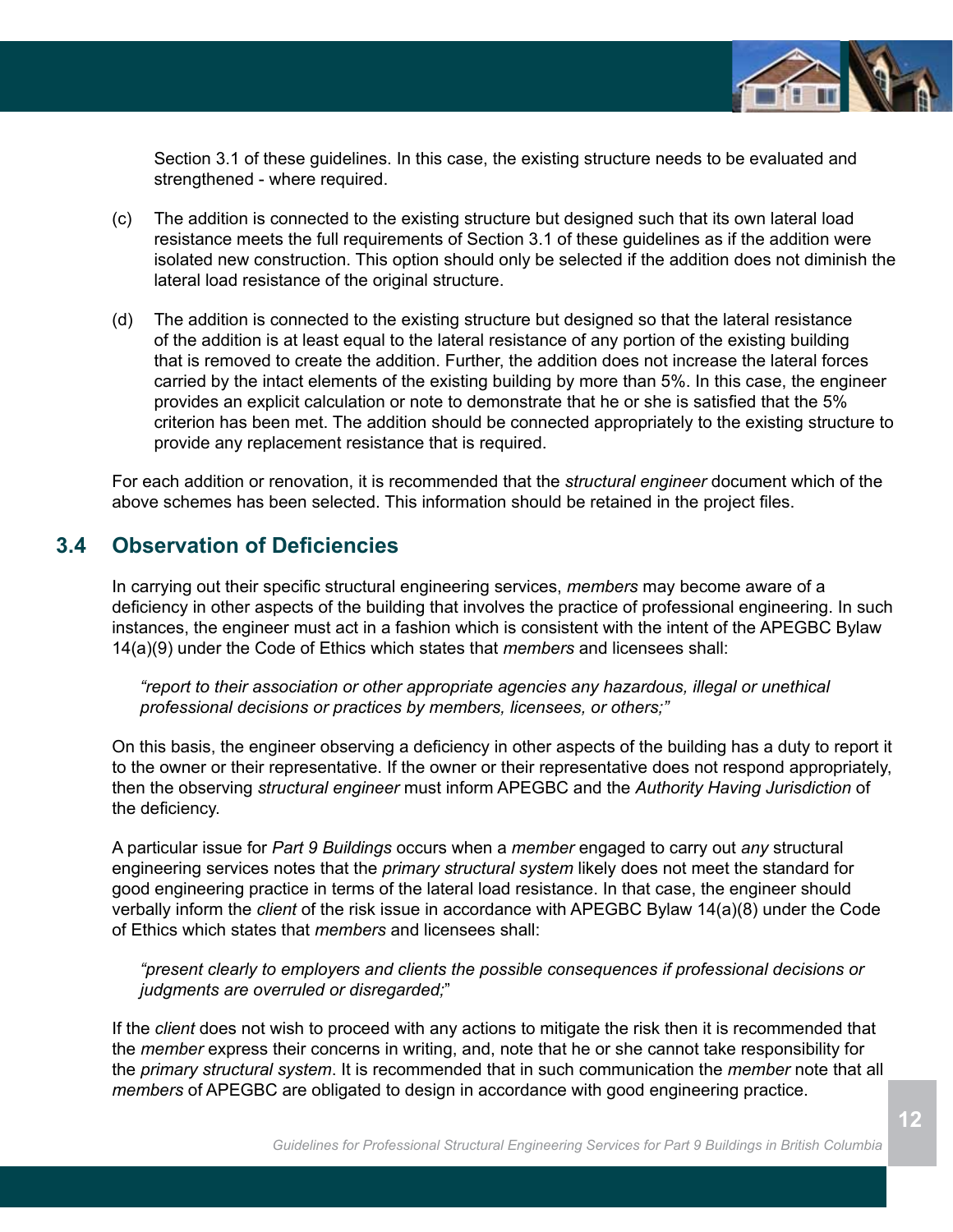

**13**

In the event that a *member* becomes aware that another professional engineer was previously engaged or requested by the *client* to take professional responsibility for the *primary structural system* the *member* must act in accordance with APEGBC Bylaw 14(a)7 under the Code of Ethics which states that *members* and licensees shall:

*"conduct themselves with fairness, courtesy and good faith towards clients, colleagues and others, give credit where it is due, and accept, as well as give, honest and fair professional comment"*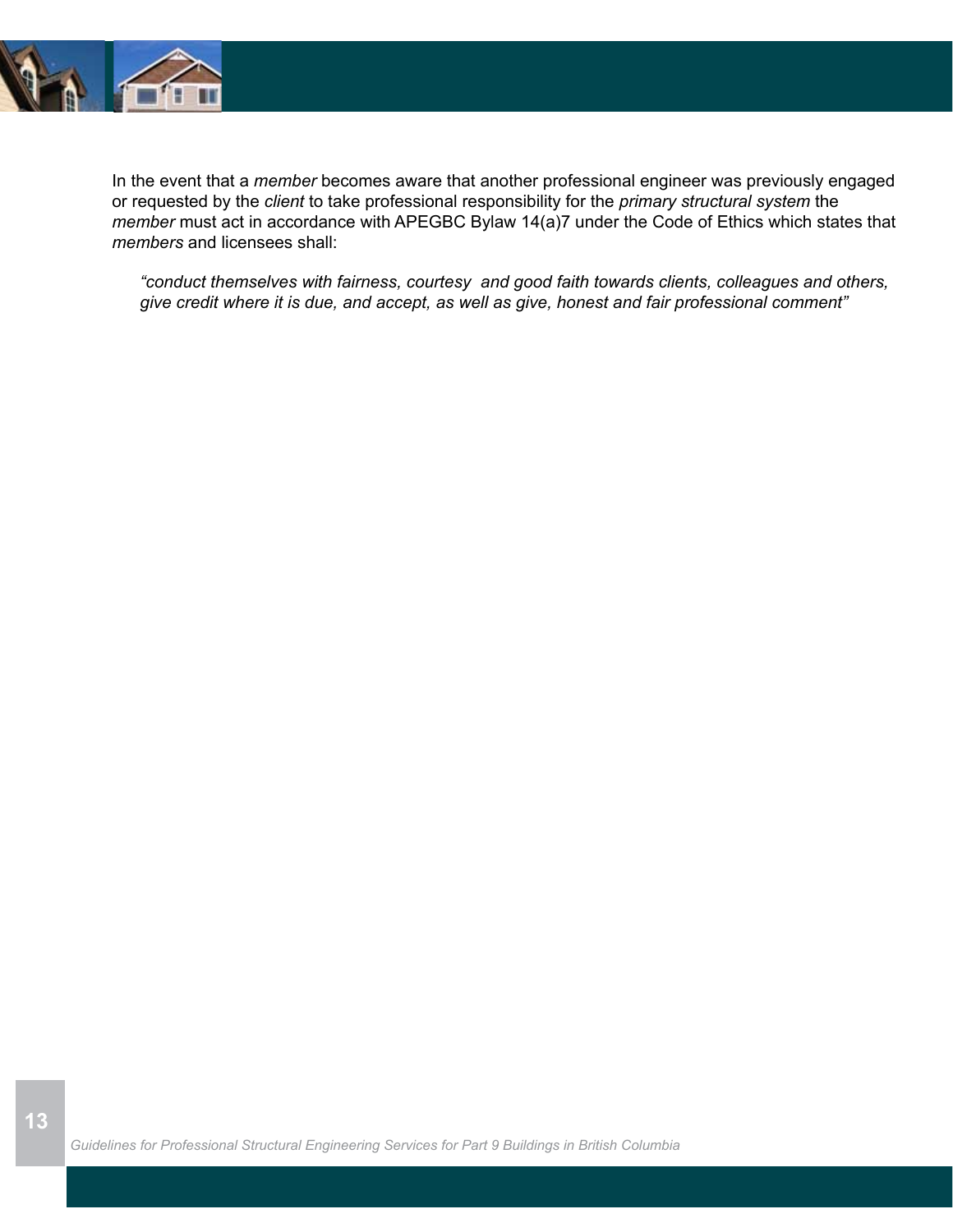

# 4.0 RI **4.0 REFERENCE DOCUMENTS**

- British Columbia Building Code (BCBC 2006)
- National Building Code of Canada (NBCC Canada 2005)
- Engineering Guide for Wood Frame Construction Published by the Canadian Wood Council (CWC Guide 2004)
- Vancouver Building Bylaw
- City of Vancouver Bulletin 2001-011-BU, Seismic Design of One and Two Family Dwellings, Revised April 19, 2007
- City of Vancouver Bulletin 2003-001-AD/BU, Guidelines for Seismic Evaluations of One and Two Family Dwellings, Revised April 19, 2007
- • APEGBC Guidelines for Structural Engineering Services for Building Projects
- APEGBC (2005) Bulletin K: Letters of Assurance and Due Diligence including Appendix A -Specialty Engineer – Assurance of Professional Design and Field Review (Schedule S)

**Note:** APEGBC publications and bulletins are available for public download from the APEGBC website at www.apeg.bc.ca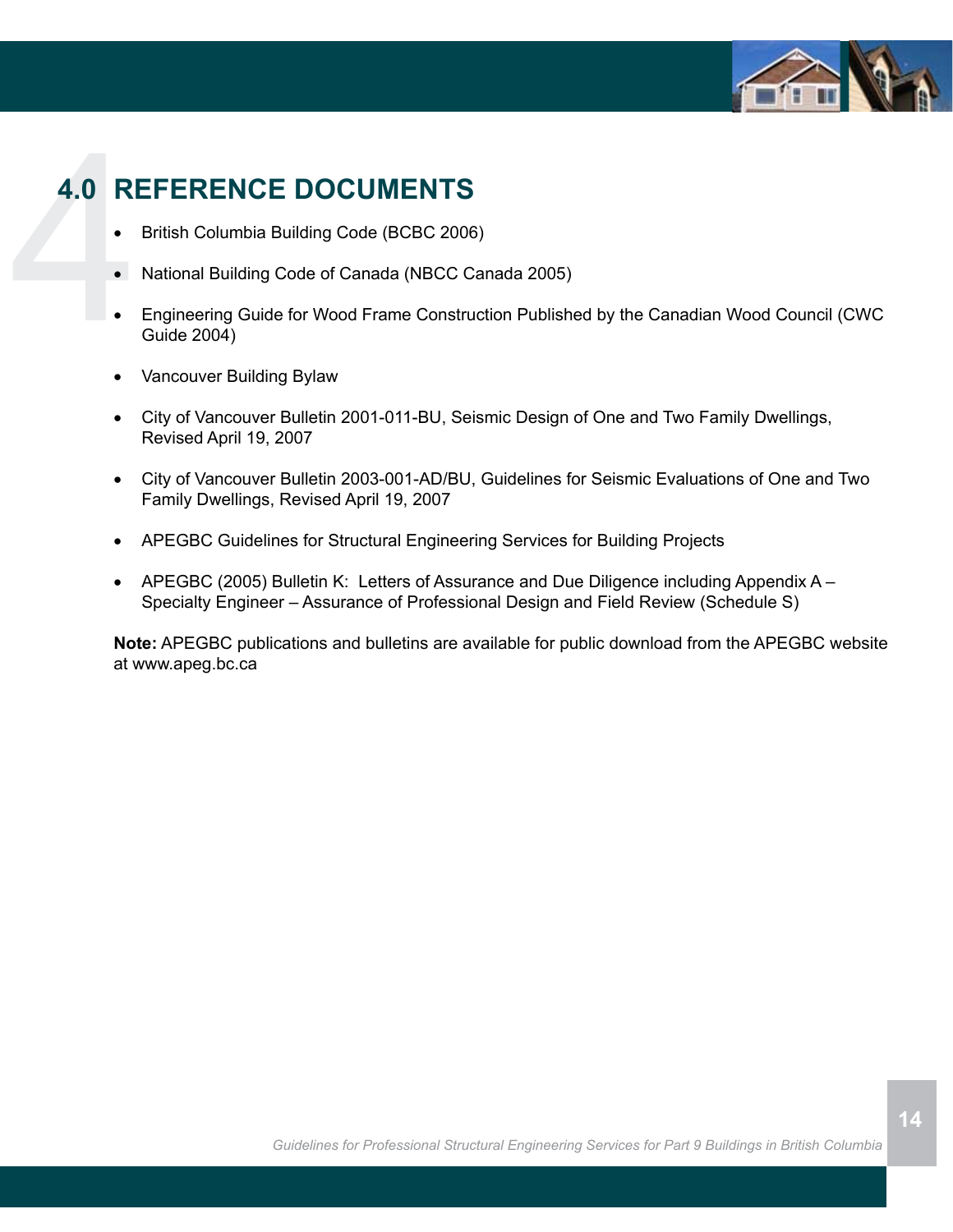

### **APPENDIX A: BUILDING CODE OPTIONS FOR PART 9 AND THE WIND OR SEISMIC RISK**

The prescriptive requirements of Part 9 *of BCBC 2006*, as referenced by Division B, Part 9, Section 9.4.1.1. Option 1(a), consider only the appropriate sizing of components of buildings for gravity loads. They do not give any information on the overall ability of the structure to resist wind or seismic loads. Therefore, if *only* the prescriptive option is followed, a *Part 9 Building* in a high-hazard region (wind or seismic) may have the same structural design as a building in a low-hazard region. This can be problematic.

On the other hand, the Part 4 provisions of *BCBC 2006* inherently recognize that to provide a uniform level of protection for persons, high occupancy Part 3 buildings (such as stadiums) do not need to be made any more or less safe, in terms of the structural design, than low-occupancy Part 3 buildings. In other words, during an earthquake, the risk to 2000 people in a stadium should inherently be the same as the risk to 2000 people occupying say 500 low-occupancy buildings outside the stadium.

In both cases, the design goal for these Part 3 buildings is life safety<sup>3</sup>. The building may be heavily damaged but should not collapse. An extension of this argument is that it is not desirable to have a new stock of regularly occupied *Part 9 Buildings* that are not evaluated with regard to their ability to resist collapse.

Division B, Part 9, Section 9.4.1.1. Option 1(b) of Part 9 references the *CWC Guide 2004* as good engineering practice. The *CWC Guide 2004* notes that for the most part wood frame structures have performed well in earthquakes. Indeed, many traditional wood frame buildings (similar to those being constructed in Canada) have performed well when subjected to large earthquakes in the USA. However, the *Guide* goes on to indicate that poor performance has occurred in some cases where the layout and design has not conformed to the requirements of modern US codes.

From the Canadian perspective, the fact that non-traditional layouts may perform poorly is increasingly relevant given the tendency of modern *Part 9 Buildings* to have larger openings in the exterior walls and less interior partitions.

The *CWC Guide 2004* deals with the issue of structural layout versus the adequacy of the building in terms of its ability to resist wind or earthquake loads. The *Guide* provides triggers according to the layout and the local wind or seismic hazard. The triggers were developed from US codes but have been adapted for Canadian conditions.

APEGBC supports the evaluation, and, where necessary, the explicit lateral load design of new *Part 9 Buildings* using good engineering practice. The design of a *Part 9 Building* based *solely* on the prescriptive requirements of Division B, Part 9, Section 9.1.1.1. Option 1(a) is not recommended - unless an evaluation per Division B, Part 9, Section 9.1.1.1. Option 1(b) shows that this is acceptable for the particular building concerned.

**15**

*<sup>3</sup> This is deemed to be achieved in the structural design requirements of the applicable building code by the use of an importance factor of 1.0 (regular case). Higher importance factors are used for buildings such as post-disaster facilities.*